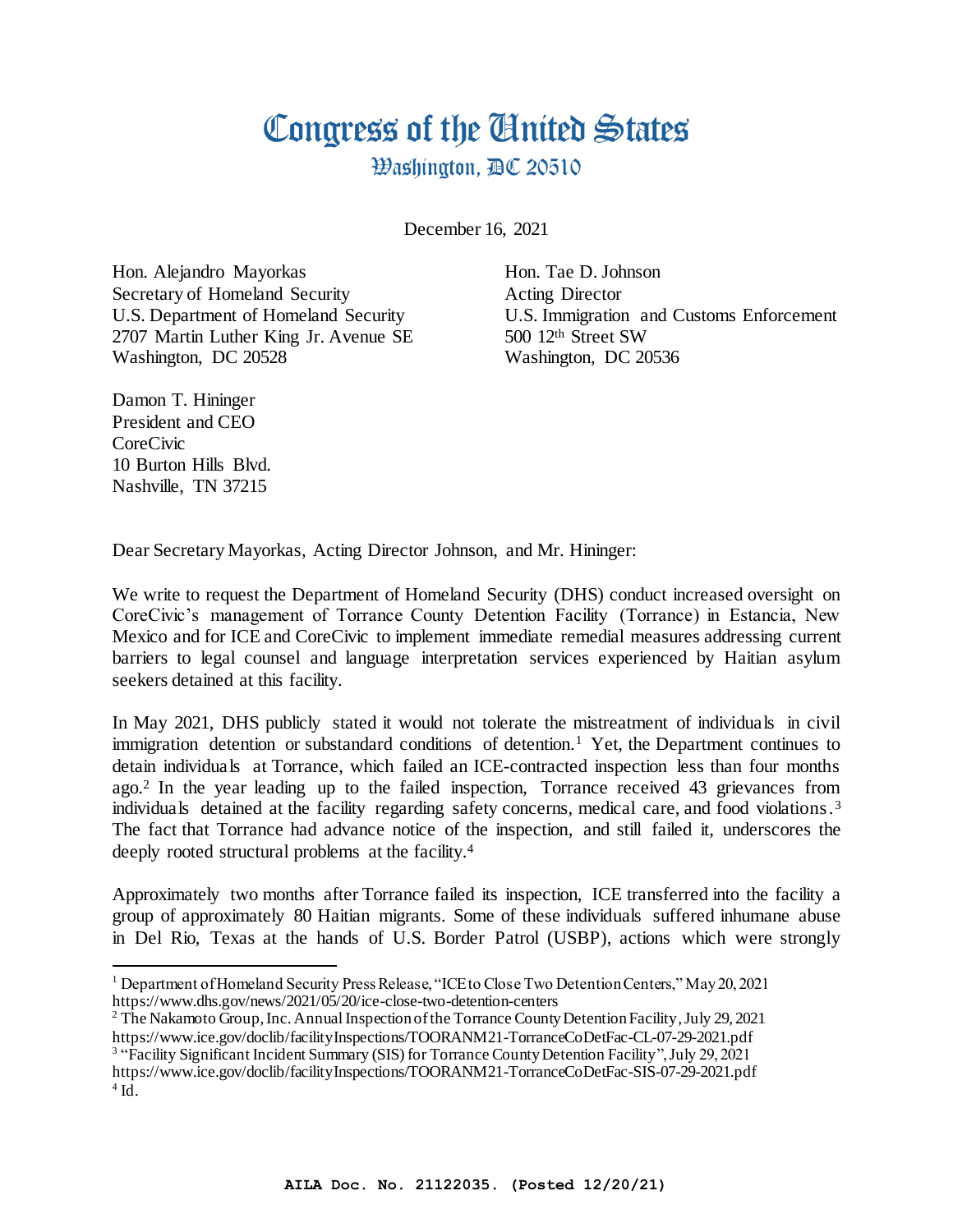condemned by the American public and President Biden. At Torrance, these individuals have faced severe barriers to legal representation, prohibiting them from being able to prepare for their asylum hearings, which are scheduled in an immigration court with an asylum denial rate of 93%.<sup>5</sup> It took over two months for ICE to grant a group of attorneys and legal representatives permission to speak with many of these individuals<sup>6</sup>, during which at least four were given deportation orders who had not had access to legal representation. Providing detainees with access to legal services, particularly for non-English and non-Spanish speakers, is integral to a fair and just immigration system.

Furthermore, due to CoreCivic's failure to provide language interpretation services, Haitian Creole-speaking detainees are unable to communicate with detention officers present at the facility. Documented onsite visits reveal CoreCivic staff have provided individuals limited information about the asylum process and without interpretation to Haitians in Creole. On the rare occasions that attorneys had success meeting with Haitian detainees, they were also not provided interpretation services to effectively communicate with their clients. Due to the lack of interpretation services and the steep barriers blocking access to counsel, Haitian asylum seekers detained in Torrance face the nearly impossible task of being prepared for their immigration hearings and thus finding refuge in the United States.

Lastly, given that some of the Haitian migrants at Torrance were subject to the USBP's abusive treatment in Del Rio, Texas, DHS must take all necessary actions to ensure that potential witnesses are not removed from the United States pending the Office of Professional Responsibility's investigation on such abuse. For this reason, and the aforementioned barriers to legal representation at Torrance, we request DHS and ICE take the following actions:

- 1) Conduct immediate, comprehensive oversight on CoreCivic's management of Torrance to ensure:
	- Attorneys can schedule attorney/client calls on a regular basis that are free, confidential, and unlimited in time;
	- Detainees and attorneys are provided unfettered access to ICE's language interpretation call-line; and
	- Haitian detainees have interpretation services to understand ICE-provided information on the asylum process, such as legal orientations and informational videos.
- 2) Work with the Executive Office for Immigration Review to extend the immigration hearing dates for those detained at Torrance until they receive the counsel that has been unduly inaccessible to them.

Thank you for your attention and we look forward to hearing about the actions you will expeditiously take to remediate these issues.

<sup>5</sup> TRAC: "Asylum Decisions (El Paso-EPD Immigration Court)." https://trac.syr.edu/phptools/immigration/asylum/ <sup>6</sup> "American Immigration Council, American Immigration Lawyers Association and Partners File Oversight Complaint on Violations of Due Process and Inhumane Conditions at Torrance County Detention Facility," November 23, 2021. https://immigrationjustice.us/advocacy/advocacy-issues/due-process-in-court/council-andpartners-file-oversight-complaint-violations-due-process-torrance/